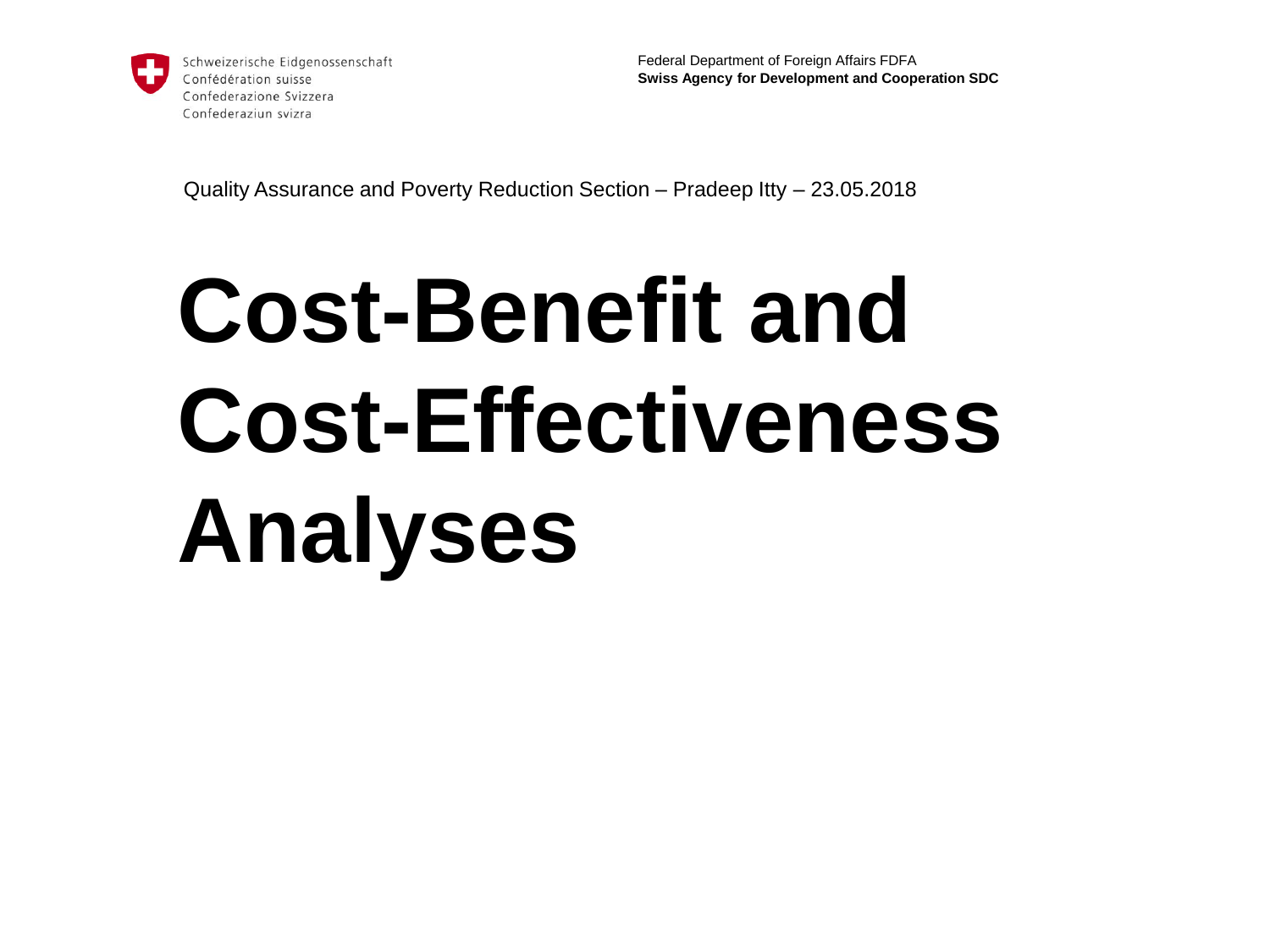### **CBA and CEA**

- **CBA** compares the costs and the benefits of projects over time to assess their profitability.
- CEA is done when it is not possible to monetise benefits. Besides environment and education, the main and most common fields of application of CEA are governance and health CEA is a method that compares the costs of different options producing the same outcomes.

#### **Purpose**

CBA

To determine whether a planned investment or decision can meet the viability criteria that are considered sufficient.

#### CBA and CEA

To provide a basis for comparing projects when different options are considered.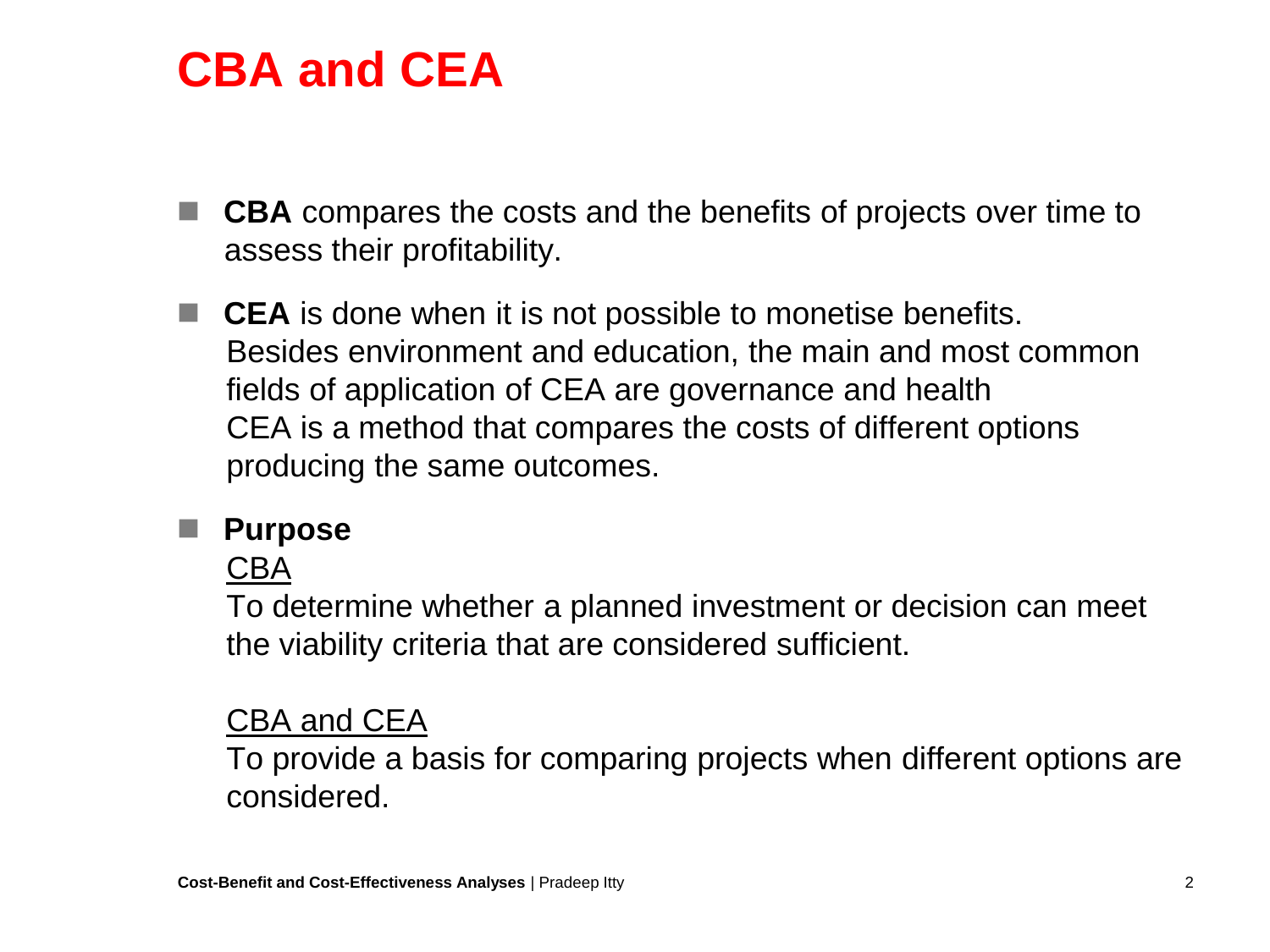## **Distinction between financial and economic analyses**

- The CBA from the entrepreneur's viewpoint is a **financial analysis**, and the CBA from a societal perspective is an **economic analysis**.
- A **financial analysis** is only concerned with real costs and real benefits at market prices thus taking a private perspective. Q: Is the project financially profitable to one of the parties of concern?
- An **economic analysis** is concerned with the costs and benefits to society as a whole, regardless of who pays and who gains, thus taking a broader perspective. Therefore, it is also called 'social analysis'. An economic analysis incorporates direct and indirect effects. It also includes negative and positive externalities.
- Financial and economic analyses can be conducted for the same intervention. For example a financial analysis for different actors involved and economic analysis to measure the project impact on the society.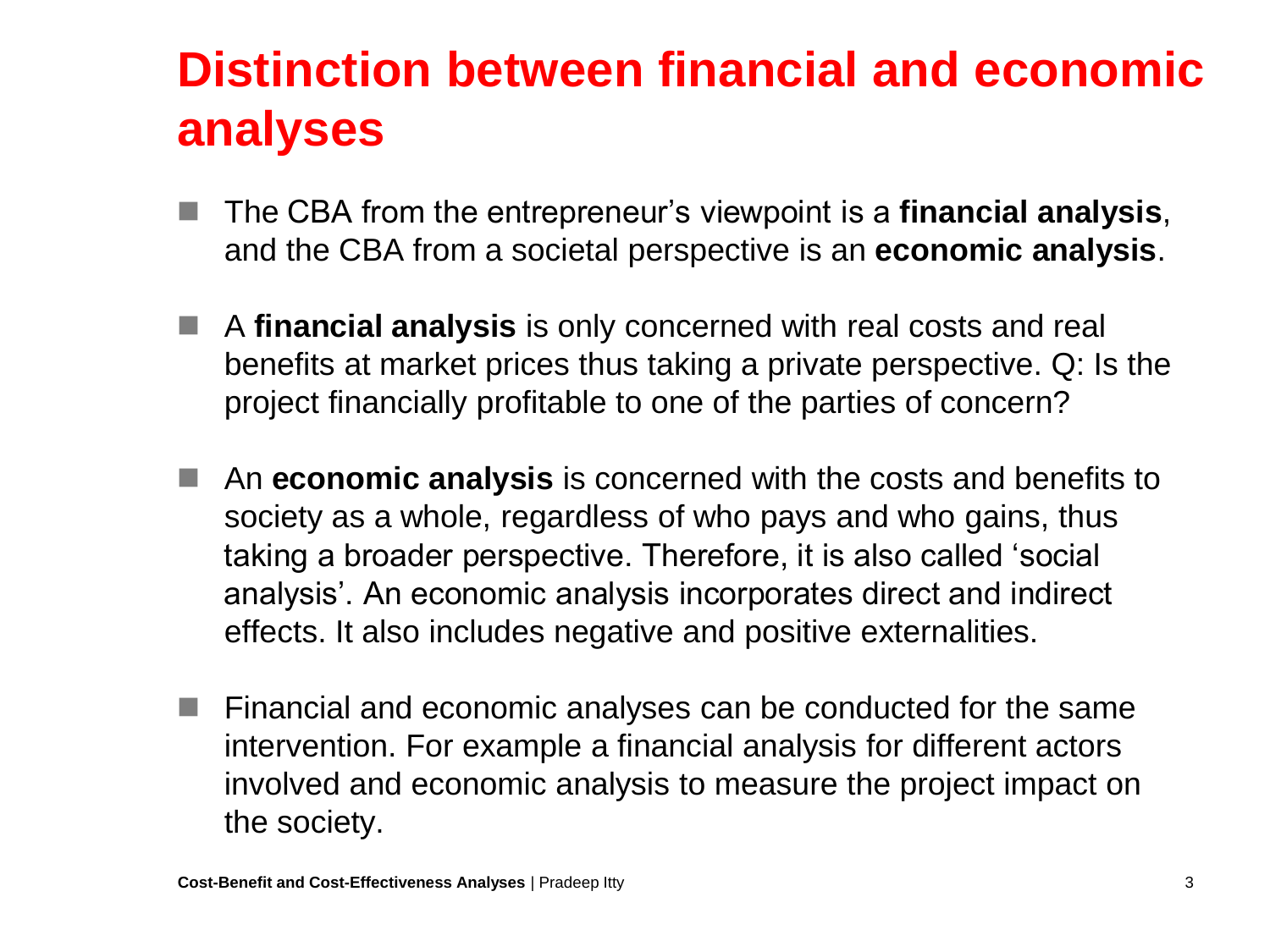## **Distinction between financial and economic analyses (2)**

- The CBA model is normally set up for a timeframe of 6 10 years, a period that does not necessarily correspond to project phases. The situation with project is compare to the situation without project.
- Normally, a CBA/CEA is applied before a project is implemented (ex-ante) and/or after the project is completed (ex-post).
- Additional costs and benefits are considered, exclusively attributable to the project :
	- with / without project or as second best before / after project.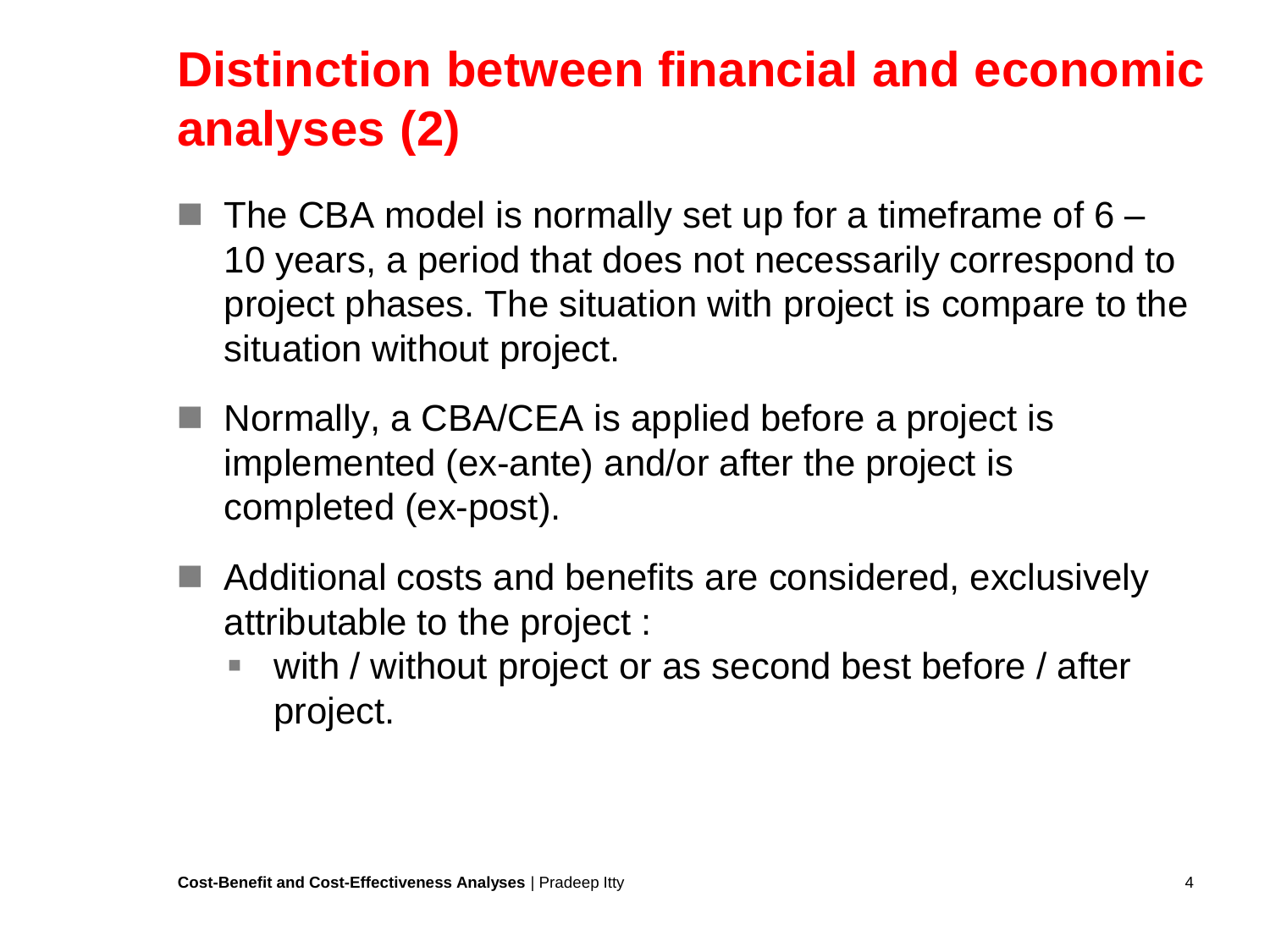# **Discounting**

- One dollar today is worth more than one dollar tomorrow. The later a benefit or a cost occurs, the lower will be its value today (or present value).
- The information on the discount rate may be provided by the central bank of a country, the World Bank.
- The Internal Rate of Return estimated by a CBA provides a value based on which one can discuss if it is higher than an assumed discount rate.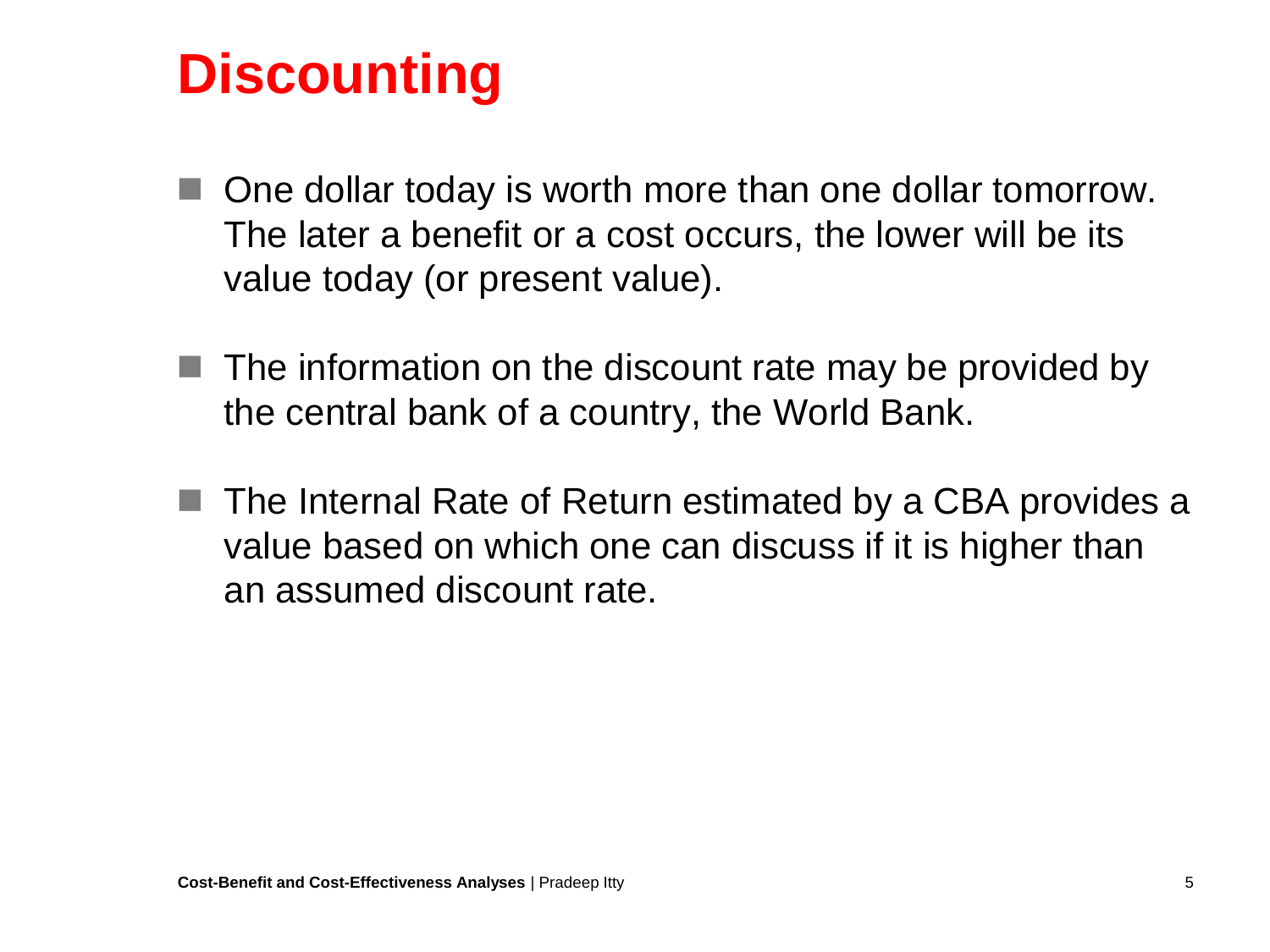# **Keep in mind**

 The challenge of CBA and partly also CEA usually arise from the difficulty to monetise all the costs and all the benefits (for CBA) and from the extent of inclusion or exclusion of intangible benefits.

|                         | Challenge to apply cost benefit analysis                       |                                                                                   |                                                                                   |
|-------------------------|----------------------------------------------------------------|-----------------------------------------------------------------------------------|-----------------------------------------------------------------------------------|
|                         | $Low \triangle$                                                |                                                                                   | High                                                                              |
| Project dealing<br>with | Income generation,<br>livelihood,<br>economic develop-<br>ment | Health,<br>education,<br>natural resources manage-<br>ment,<br>biodiversity, etc. | Governance,<br>policy dialogue,<br>institutional develop-<br>ment, gender, equity |
|                         |                                                                |                                                                                   |                                                                                   |

- Sensitivity analyses are therefore important to test the model with different assumptions.
- As part of result-based management, financial and economic considerations are important means to assess the efficiency of development interventions by improving the links between resources and results.
- Already basic or partial analysis of only one project component may provide important and useful criteria adding to the plausibility of a proposed intervention.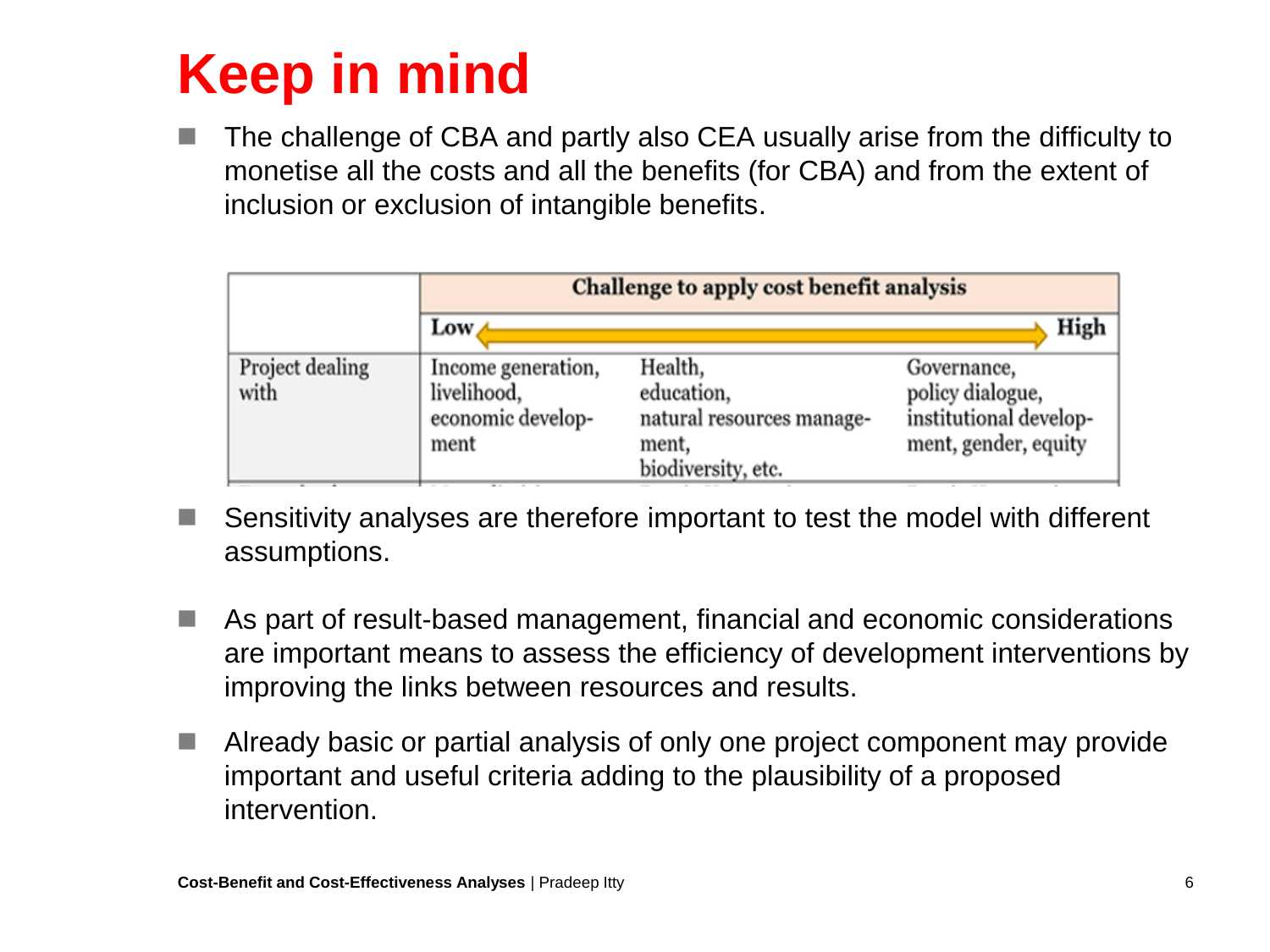#### **Financial or economic analysis**

- Is usually complemented by other types of analyses and it is never the only criterion used to make a decision
- Obliges project stakeholders to formulate impact hypotheses and baselines, to think about the benefits of a project and to quantify these benefits in monetary terms.
- $\blacksquare$  Identifies the main parameters that influence the effectiveness of a project and allow simulations by changing project assumptions (sensitivity analysis)
- Contributes to a debate on fundamental values in development cooperation, adding 'hard facts' (economic and financial) to more qualitative factors.
- If it is also an excellent communication tool, e.g. as a means to persuade potential partners to upscale or support a project.